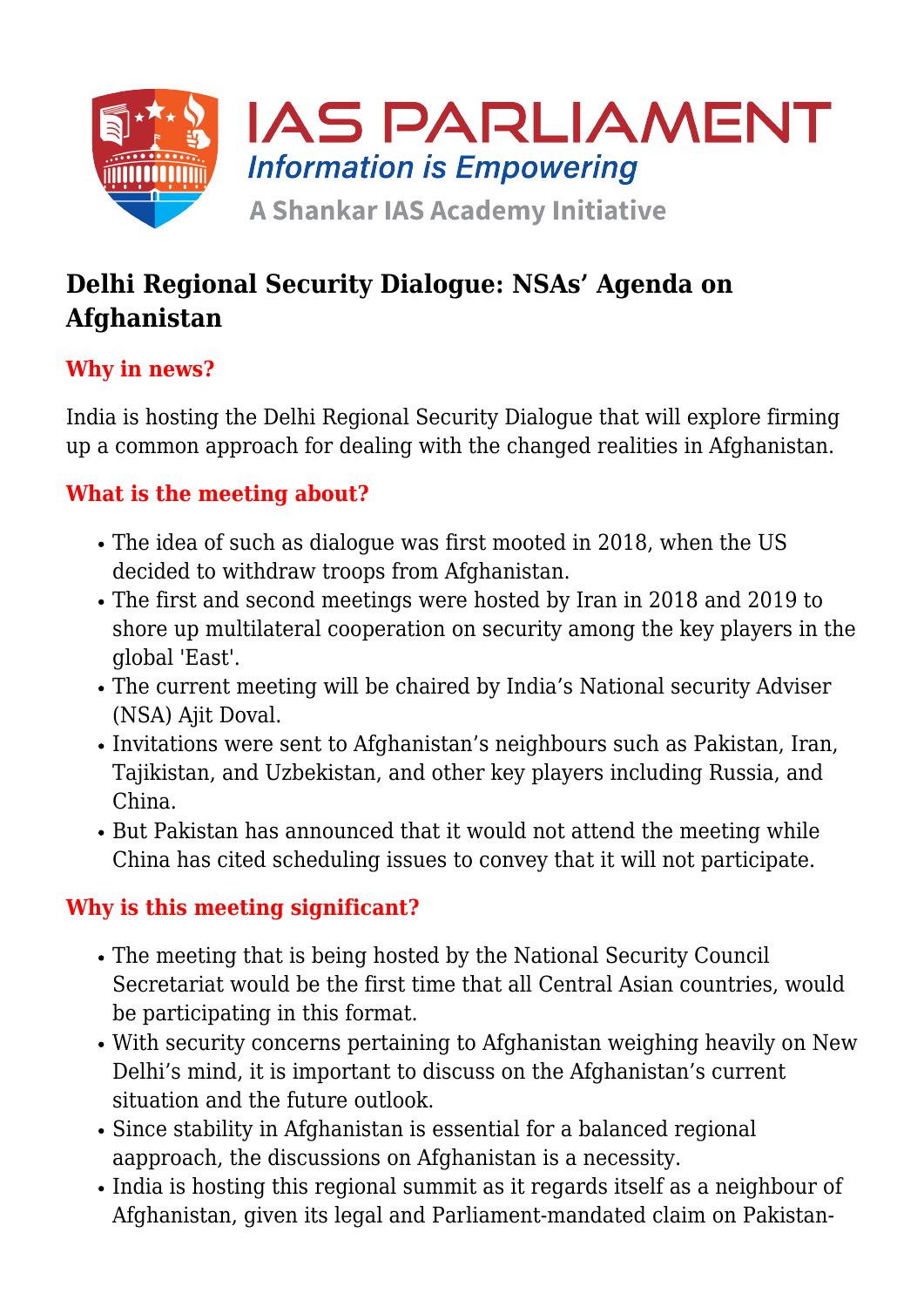occupied Kashmir.

It is different from other processes on Afghanistan such as the **Heart of Asia process or the Moscow format** as it is among the heads of the security establishments in these countries.

*The Heart of Asia-Istanbul Process (HoA-IP) ministerial conference is part of the Istanbul Process (2011) - a regional initiative on security and cooperation for a stable and peaceful Afghanistan that was launched in Turkey.*

*The Moscow Format was established in 2017 as a six-party mechanism involving Russia, Afghanistan, India, Iran, China and Pakistan which later expanded with the inclusion of more countries.*

# **What is the agenda of this meeting?**

- The Eurasian allies will explore in finding a common approach for cooperation against increasing threats of terrorism, radicalization and drug trafficking following the Taliban's takeover of Kabul.
- The meeting is in the direction of calling for a unified international response to address the security and humanitarian challenges facing Afghanistan.
- If is expected to deliberate on cross-border movement of people from Afghanistan as well as the threat emerging from the military equipment and weapons left behind by the US forces in that country.
- Issues relating to humanitarian aid will definitely be a part of the discussions.

## **What are the challenges on the table?**

#### **Challenges for New Delhi**

- Terrorism within Afghanistan and its spilling beyond its borders
- Radicalisation and extremism in the population in Afghanistan, and in each of these countries
- Cross-border movement of people, including ordinary Afghans and Taliban fighters
- Drug production and trafficking
- Vast amount of weapons and equipment left behind by the US and its allies in Afghanistan
- **Absence of Pakistan** New Delhi notes that a credibility gap exists between Pakistan's intentions and actions and without its presence in the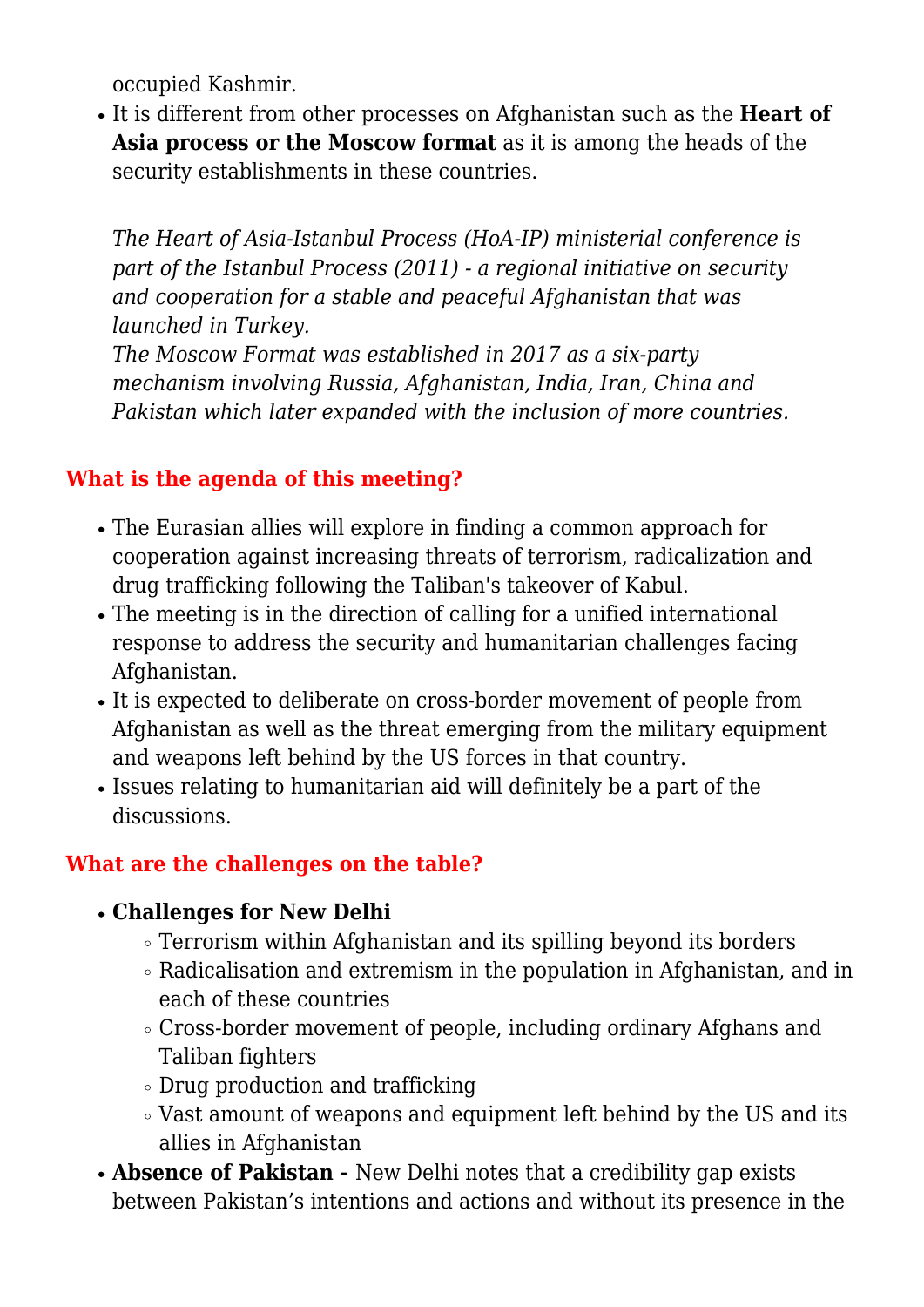table would not address this issue.

- **Absence of China** Although China had attended both previous meetings, its absence now sends out a signal that it doesn't want to associate with any process led by India.
- **Taliban not invited** India chose not to invite the Taliban, since none of the participating countries have so far officially recognised the Taliban regime yet.
- **Security interests** The challenge for India is to protect its national interests and security interests and to frame an approach to deal with an uncertain present and future in Afghanistan.

## **What are the expected outcomes of this meeting?**

- India feels that the high-level participation at the meeting reflects the widespread concern of regional countries about the situation in Afghanistan and their desire to coordinate with each other.
- India wants Afghanistan not to allow itself as a safe haven for terror, an inclusive administration and to protect the rights of minorities, women and children.
- New Delhi is hoping to emerge as the location for future dialogue processes with the expansion of the grouping by including other influential players such as the US.
- It is anticipated that this might enhance the pressure on the Afghan government to adhere to basic global norms of respect for human beings whether they be minorities or women.

## **References**

- 1. [https://indianexpress.com/article/explained/india-afghanistan-nsa-meeting](https://indianexpress.com/article/explained/india-afghanistan-nsa-meeting-taliban-7615662/)[taliban-7615662/](https://indianexpress.com/article/explained/india-afghanistan-nsa-meeting-taliban-7615662/)
- 2. [https://indianexpress.com/article/explained/explained-india-hosting-nsa-me](https://indianexpress.com/article/explained/explained-india-hosting-nsa-meeting-afghanistan-regional-players-7612851/) [eting-afghanistan-regional-players-7612851/](https://indianexpress.com/article/explained/explained-india-hosting-nsa-meeting-afghanistan-regional-players-7612851/)
- 3. [https://www.firstpost.com/india/india-to-host-regional-nsas-today-from-age](https://www.firstpost.com/india/india-to-host-regional-nsas-today-from-agenda-to-anticipated-outcomes-all-you-need-to-know-about-event-10122051.html) [nda-to-anticipated-outcomes-all-you-need-to-know-about](https://www.firstpost.com/india/india-to-host-regional-nsas-today-from-agenda-to-anticipated-outcomes-all-you-need-to-know-about-event-10122051.html)[event-10122051.html](https://www.firstpost.com/india/india-to-host-regional-nsas-today-from-agenda-to-anticipated-outcomes-all-you-need-to-know-about-event-10122051.html)